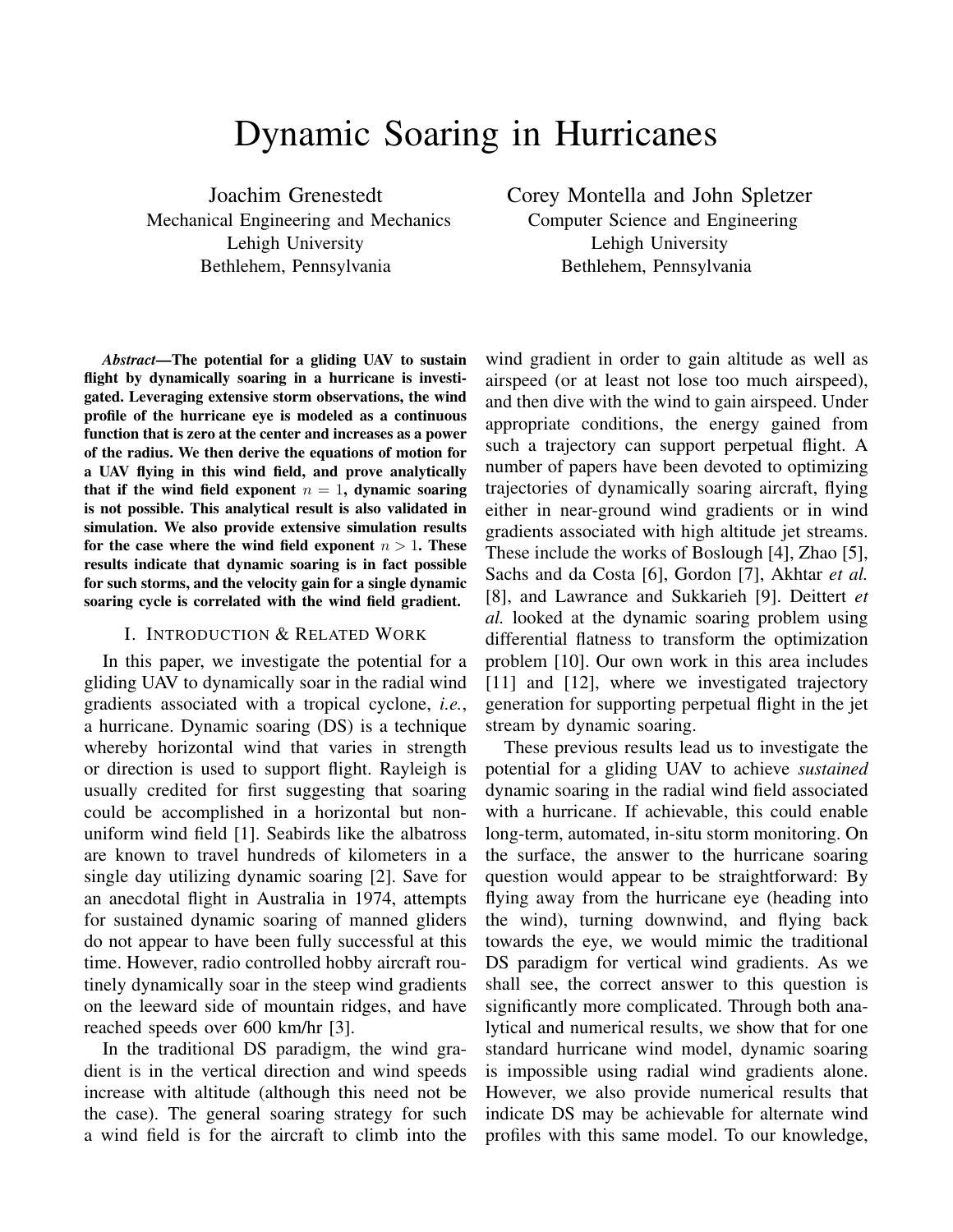these are the first results reporting on exploiting hurricane wind fields for sustained dynamic soaring of UAVs.

## II. HURRICANE MODEL

Hurricanes are a class of tropical cyclone that originate in the Atlantic or Eastern Pacific oceans. In the northern hemisphere, where hurricanes form, strong winds cycle counter-clockwise around a structure known as the hurricane eye, a typically circular, low pressure region of relatively calm winds. The diameters of hurricane eyes vary from as small as 3 km [13] to as large as 370 km [14], with an average diameter of around 45 km [15]. Winds at the center of the eye are typically still, and increase radially to a maximum windspeed at the hurricane eyewall. Hurricanes are ranked and classified by maximum sustained wind speed, which varies from 33 m/s to 70 m/s [16].



Fig. 1. Example hurricane wind field. In this instance,  $W_{max}$  =  $64m/s$ ,  $R_{max} = 11000m$ , and  $n = 2$ .

The wind within the eye was modeled as a parametric vortex as suggested by Willoughby *et al.* [17]:

$$
W_x = -W_{max} \left(\frac{r}{R_{max}}\right)^n \sin \theta \tag{1}
$$

$$
W_y = W_{max} \left(\frac{r}{R_{max}}\right)^n \cos \theta
$$
 (2)  

$$
r = \sqrt{x^2 + y^2}
$$

$$
\tan\theta=\frac{y}{x}
$$

where,  $W_{max}$  is the maximum tangential wind velocity,  $R_{max}$  is the radius where the maximum wind is encountered,  $n$  is the wind field exponent, x and y are Cartesian coordinates, and r and  $\theta$  are polar coordinates in the hurricane wind field. A visualization of this model is depicted in Figure 1 for  $n = 2$ . Note that the generalized time derivative of the wind is the total derivative as seen by the aircraft, i.e.

$$
\dot{W}_i = \sum_{j=1}^3 \frac{\partial W_i}{\partial x_j} \dot{x}_j + \frac{\partial W_x}{\partial t}
$$

For our analysis, we assume  $\frac{\partial W_x}{\partial t}$  is zero. In a first approximation of a hurricane eye it will be assumed that the vertical wind is negligible  $(W_z = 0)$ , and that the other wind components only depend on in-plane coordinates  $x$  and  $y$ ; thus

$$
\begin{aligned} \dot{W}_x &= \frac{\partial W_x}{\partial x} \dot{x} + \frac{\partial W_x}{\partial y} \dot{y} \\ \dot{W}_y &= \frac{\partial W_y}{\partial x} \dot{x} + \frac{\partial W_y}{\partial y} \dot{y} \end{aligned}
$$

# III. AIRCRAFT EQUATIONS OF MOTION

Let the UAV track relative to the air be

$$
\mathbf{e}_x^v = \cos \gamma \sin \psi \mathbf{e}_x + \cos \gamma \cos \psi \mathbf{e}_y + \sin \gamma \mathbf{e}_z \quad (3)
$$

where  $\psi$  is the aircraft heading angle measured clockwise from North,  $\gamma$  is air-relative flight path angle, and  $e_i$  is a unit vector parallel to the Cartesian reference (inertia) frames;  $e_x$  points East,  $e_y$ North, and  $e_z$  up. When there is no roll

$$
\mathbf{e}_y^v = \cos \psi \mathbf{e}_x - \sin \psi \mathbf{e}_y \tag{4}
$$

$$
\mathbf{e}_z^v = \sin \gamma \sin \psi \mathbf{e}_x + \sin \gamma \cos \psi \mathbf{e}_y - \cos \gamma \mathbf{e}_z \quad (5)
$$

The flight trajectory follows the air relative track plus the wind drift

$$
\dot{\mathbf{r}} = \dot{x}\mathbf{e}_x + \dot{y}\mathbf{e}_y + \dot{z}\mathbf{e}_z
$$
  
=  $V\mathbf{e}^v + \mathbf{W}$   
=  $(V\cos\gamma\sin\psi + W_x)\mathbf{e}_x +$   
 $(V\cos\gamma\cos\psi + W_y)\mathbf{e}_y +$   
 $(V\sin\gamma + W_z)\mathbf{e}_z$ 

where  $x$ ,  $y$ , and  $z$  are Cartesian coordinates, V is airspeed, and a dot represents a time derivative.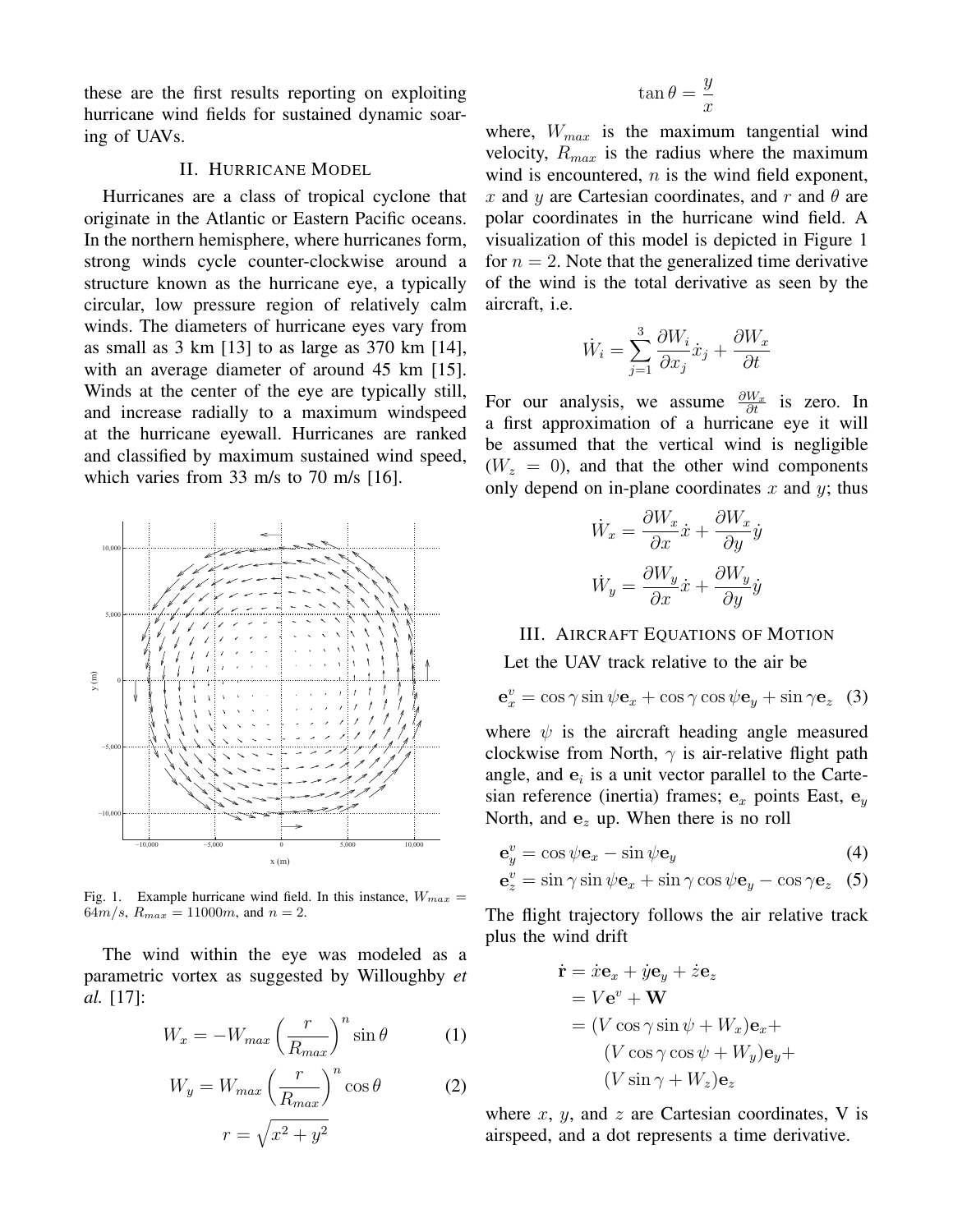As previously mentioned, in a first approximation of a hurricane eye it will be assumed that the vertical wind is negligible ( $W_z = 0$ ), and that the other wind components only depend on in-plane coordinates  $x$  and  $y$ ; thus

$$
\dot{\mathbf{r}} = (V \cos \gamma \sin \psi + W_x)\mathbf{e}_x + (V \cos \gamma \cos \psi + W_y)\mathbf{e}_y + V \sin \gamma \mathbf{e}_z
$$
 (6)

The drag D on the aircraft is in the direction of  $-e<sub>x</sub>$ , and the lift L on the aircraft is in the direction of  $e_z$ . Thus the forces acting on the aircraft are

$$
\mathbf{F} = -D\mathbf{e}_x + (L - mg)\mathbf{e}_z \tag{7}
$$

We can then equate the derivative of eq. (6) to eq. (7) by Newton's second law

$$
\mathbf{F} = m\ddot{\mathbf{r}}
$$
  
\n
$$
= m(\dot{V} \cos \gamma \sin \psi - V \sin \gamma \sin \psi \dot{\gamma} + V \cos \gamma \cos \psi \dot{\psi} + \dot{W}_x) \mathbf{e}_x +
$$
  
\n
$$
m(\dot{V} \cos \gamma \cos \psi - V \sin \gamma \cos \psi \dot{\gamma} - V \cos \gamma \sin \psi \dot{\psi} + \dot{W}_y) \mathbf{e}_y +
$$
  
\n
$$
m(\dot{V} \sin \gamma + V \cos \gamma \dot{\gamma}) \mathbf{e}_z
$$
  
\n
$$
= -D\mathbf{e}_x + (L - mg)\mathbf{e}_z
$$
  
\n
$$
= (-D \cos \gamma \sin \psi - L \cos \mu \sin \gamma \sin \psi +
$$
  
\n
$$
L \sin \mu \cos \psi) \mathbf{e}_x +
$$
  
\n
$$
(-D \cos \gamma \cos \psi - L \cos \mu \sin \gamma \cos \psi -
$$
  
\n
$$
L \sin \mu \sin \psi) \mathbf{e}_y +
$$
  
\n
$$
(-D \sin \gamma + L \cos \mu \cos \gamma - mg) \mathbf{e}_z
$$

Scalar multiplication with eqs. (3) to (5) respectively leads to the full set of equations of motion

$$
\dot{x} = V \cos \gamma \sin \psi + W_x \tag{8}
$$

$$
\dot{y} = V \cos \gamma \cos \psi + W_y \tag{9}
$$

$$
\dot{z} = V \sin \gamma \tag{10}
$$

$$
m\dot{V} = -D - mg\sin\gamma -\nm\cos\gamma(\dot{W}_x\sin\psi + \dot{W}_y\cos\psi)
$$
\n(11)

$$
mV \cos \gamma \dot{\psi} = L \sin \mu - m\dot{W}_x \cos \psi +
$$

$$
m\dot{W}_y \sin \psi
$$
 (12)

$$
mV\dot{\gamma} = -L\cos\mu - mg\cos\gamma +m\sin\gamma(\dot{W}_x\sin\psi + \dot{W}_y\cos\psi)
$$
 (13)

where  $V$  is the UAV airspeed,  $m$  is its mass,  $D$  is the drag force,  $L$  is the lift force,  $\mu$  is the roll, and g is the acceleration due to gravity.

## IV. ANALYTICAL RESULTS FOR  $n = 1$

For our analysis, we used Hurricane Charley as our archetype storm. According to [18], maximum wind speeds at landfall for Charley were 125 knots (64.3 m/s). More importantly, the high winds were constrained to a relatively small footprint of 6 nautical miles from the center (11 km). This combination of high  $W_{max}$  and low  $R_{max}$  provides wind gradients that, from our experience, could support more traditional forms of dynamic soaring.

Observations from 493 storm profiles in [17] indicate that a wind field exponent of  $n = 1$  (*i.e.*, wind velocities increasing linearly with radius) would be appropriate for such a hurricane. With this motivation, we now prove that for an aircraft soaring in three dimensions, including gravity, but neglecting drag, dynamic soaring in a hurricane with wind field exponent  $n = 1$  is not possible by exploiting radial wind gradients alone.

First we simplify eqs. (1) and (2) for a hurricane with wind field exponent  $n = 1$ 

$$
W_x = -W_{max} \frac{r}{R_{max}} \sin \theta = -\frac{W_{max}y}{R_{max}}
$$
  
\n
$$
W_y = W_{max} \frac{r}{R_{max}} \cos \theta = \frac{W_{max}x}{R_{max}}
$$
  
\n
$$
\frac{\partial W_x}{\partial x} = 0
$$
  
\n
$$
\frac{\partial W_x}{\partial y} = -\frac{W_{max}}{R_{max}}
$$
  
\n
$$
\frac{\partial W_y}{\partial x} = \frac{W_{max}}{R_{max}}
$$
  
\n
$$
\frac{\partial W_y}{\partial y} = 0
$$

The equations of motion are as in eqs. (8) to (10). For  $n = 1$ , equation (11) becomes

$$
\dot{V} = -\cos\gamma\sin\psi \dot{W}_x - \cos\gamma\cos\psi \dot{W}_y - g\sin\gamma
$$
\n
$$
= -\frac{\dot{x} - W_x}{V}\dot{W}_x - \frac{\dot{y} - W_y}{V}\dot{W}_y - g\frac{\dot{z}}{V}
$$
\n
$$
= \frac{\dot{x} - W_x}{V}\frac{W_{max}}{R_{max}}\dot{y} - \frac{\dot{y} - W_y}{V}\frac{W_{max}}{R_{max}}\dot{x} - g\frac{\dot{z}}{V}
$$
\n
$$
= \frac{W_{max}}{V R_{max}}\left(W_y\dot{x} - W_x\dot{y}\right) - g\frac{\dot{z}}{V}
$$

The time derivative of the air-relative kinetic energy is

$$
\dot{E} = mV\dot{V} = \frac{mW_{max}}{R_{max}}\left(W_y\dot{x} - W_x\dot{y}\right) \tag{14}
$$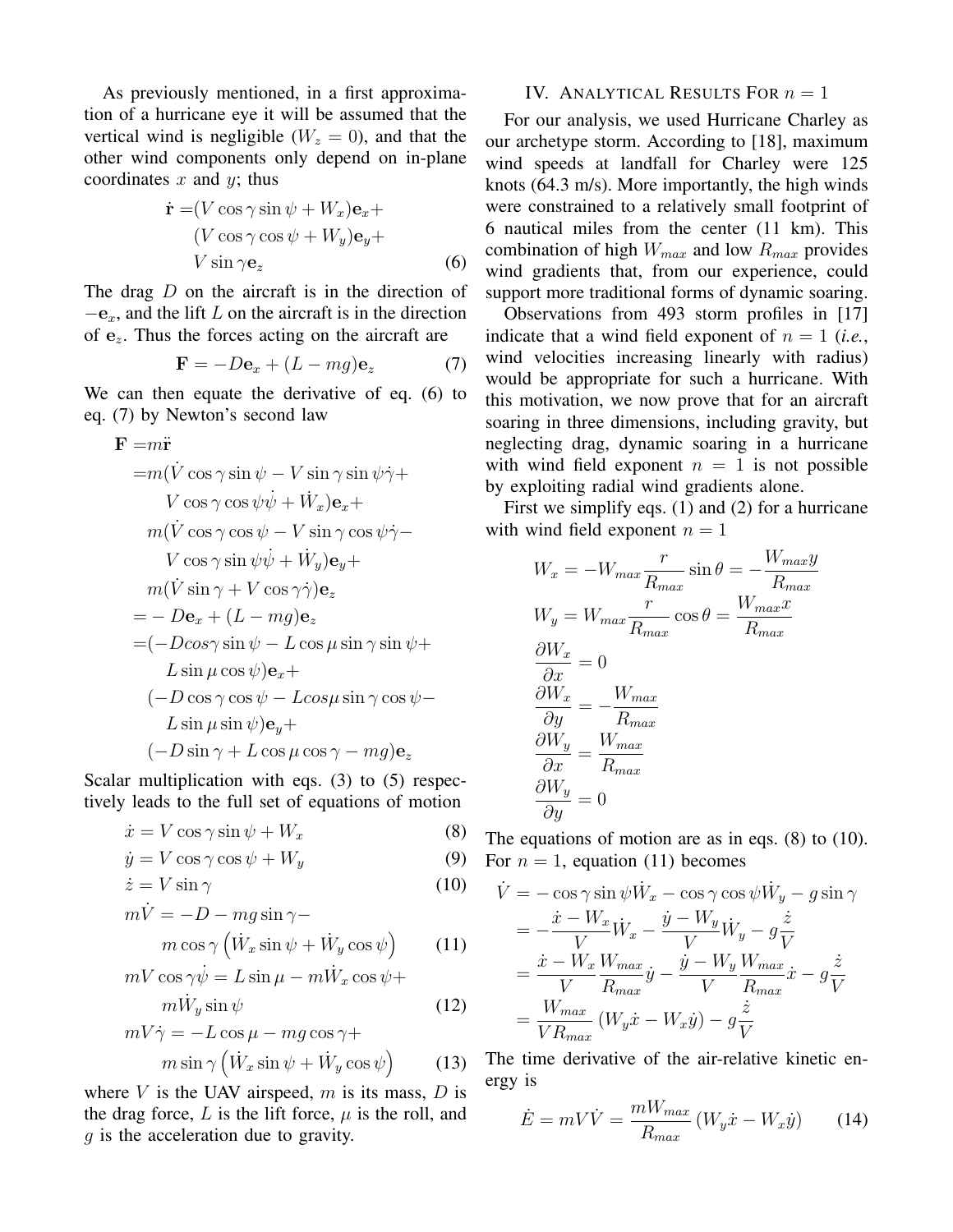We find the total change in energy of a DS cycle as eqs. (15) to (17) by integrating (14) over a closed loop

$$
\int_{t_0}^{t_1} \dot{E} dt = \int_{t_0}^{t_1} \left( \frac{mW_{max}}{R_{max}} W_y \dot{x} - \frac{mW_{max}}{R_{max}} W_x \dot{y} - mg \dot{z} \right) dt
$$

$$
= \oint \left( \frac{mW_{max}}{R_{max}} W_y dx - \frac{mW_{max}}{R_{max}} W_x dy - mg dz \right)
$$

by applying Stokes' Theorem, we arrive at

$$
= \iint \left\{ \left( \frac{\partial \left( -mg \right)}{\partial y} + \frac{m_{max}}{R_{max}} \frac{\partial W_x}{\partial z} \right) dydz + \left( \frac{\partial \left( mg \right)}{\partial x} + \frac{m_{max}}{R_{max}} \frac{\partial W_y}{\partial z} \right) dxdz - \frac{m_{max}}{R_{max}} \left( \frac{\partial W_x}{\partial x} + \frac{\partial W_y}{\partial y} \right) dxdy \right\} = 0
$$

This result indicates that for a wind profile of  $n =$ 1, dynamic soaring of a UAV in a hurricane is not possible. Note also that by neglecting drag, we are presenting the best possible case for an aircraft. Energy will be lost in practice.

#### V. TRAJECTORY OPTIMIZATION

To this point, we have analytically shown that dynamic soaring in a wind field with exponent  $n=1$  is not feasible. However, in practice wind profiles can vary dramatically from storm to storm and over time. For example, in [17] hurricane instances with similar wind speeds to our archetype and wind profiles fitting  $n \approx 2.5$  and higher were also observed. As our analytical results to this point are limited to  $n=1$ , we decided to investigate alternate wind field exponents using a non-linear optimization approach. Previously we showed that a feasible dynamic soaring trajectory can be modeled through non-linear constraints on the aircraft state and control inputs [12]. We model the hurricane soaring problem similarly.

The equations of motion that need to be solved are eqs.  $(8)$  to  $(10)$  and eqs.  $(11)$  to  $(13)$ , rewritten

$$
\dot{V} = -\cos\gamma \left(\sin\gamma \dot{W}_x + \cos\psi \dot{W}_y\right) - g\sin\gamma \tag{15}
$$

$$
\dot{\psi} = \frac{\frac{L}{m}\sin\mu + \sin\psi \dot{W}_y - \cos\psi \dot{W}_x}{V\cos\gamma} \tag{16}
$$

$$
\dot{\gamma} = \frac{L}{Vm} \cos \mu - \frac{1}{V} g \cos \gamma + \frac{1}{V} \sin \gamma \left( \sin \psi \dot{W}_x + \cos \psi \dot{W}_y \right)
$$
(17)

where  $L$  is assumed to be

$$
L = C_L S_w \frac{\rho V^2}{2}
$$

where  $C_L$  is the coefficient of lift,  $S_w$  is the wing planform area, and  $\rho$  is the air density. If  $t_f$  is the total time for one complete dynamic soaring cycle, then the optimization problem can be formulated as

$$
\max V(t_f) - V(0)
$$

subject to the initial conditions

 $\gamma(0) = 0$ 

the constraints

$$
0 \le r \le R_0
$$
  
\n
$$
|\dot{\psi}| \le \dot{\psi}^{max}
$$
  
\n
$$
|\dot{\mu}| \le \dot{\mu}^{max}
$$
  
\n
$$
|\dot{C}_L| \le \dot{C}_L^{max}
$$
  
\n
$$
|\ddot{C}_L| \le \ddot{C}_L^{max}
$$

and the terminal conditions

$$
\mu(0) = \mu(t_f)
$$
  
\n
$$
\gamma(0) = \gamma(t_f)
$$
  
\n
$$
z(0) \le z
$$
  
\n
$$
r(0) = r(t_f)
$$
  
\n
$$
\theta(0) + \psi(0) = \theta(t_f) + \psi(t_f)
$$

In words, we want to maximize the gain in velocity between the beginning and the end of the cycle. At the end of the cycle, the aircraft should have the same attitude with respect to the hurricane center, be at the same radius, and be at least at the same altitude as at the start of the cycle. Further, the aircraft starts at the bottom of the cycle, and begins to climb. Since  $\mu$  and  $C_L$  are not governed by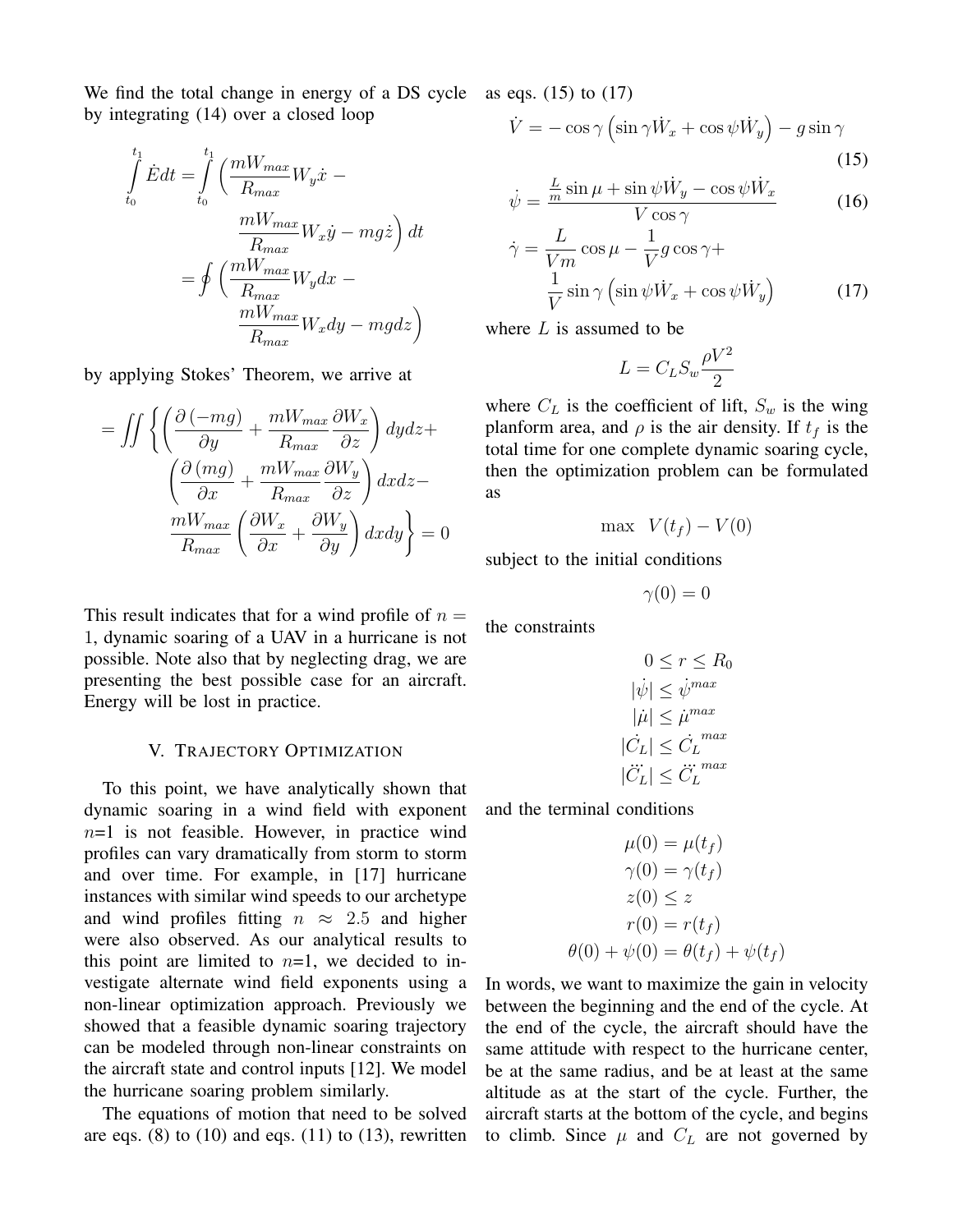equations of motion, we added rate limits to guarantee smooth results.  $R_0$  is a constraint set on the maximum radius of the aircraft. We adjusted this parameter to conduct the experiments in Section VI. In addition to the above constraints, we also place lower and upper bounds on V,  $\psi$ ,  $\gamma$ , z,  $C_L$ ,  $\mu$ ,  $S_w$ ,  $m$ , and  $t_f$ .

As in [12], the formulation does not lend itself to an analytical solution, so we used a discrete approximation, where  $t_f$  was discretized as

$$
t_f = \frac{k-1}{N-1}t_f, \quad k = 1, 2, ..., N
$$

Let  $X$  be the vector of all optimization variables

$$
X = [s_1, u_1, ..., s_N, u_N, S_w, m, t_f]^\top
$$

 $s_k$  is a vector of state variables at time k,  $s_k =$  $[V_k, \psi_k, \gamma_k, x_k, y_k, z_k]^\top$ ; and  $u_k$  is a vector of control inputs at time  $k, u_k = [C_{L,k}, \mu_k]^\top$ . Since we neglect drag in our formulation, the aircraft design parameters were reduced to only the wing planform area  $(S_w)$  and aircraft mass  $(m)$  which were solved for as part of the optimization. Finally we also solved for  $t_f$ . Thus, in total X has dimension  $8N + 3$ .

The equations of motion, eqs. (8) to (10) and (15) to (17), were modeled as nonlinear equality constraints on  $X$ , and can collectively be referred to as

$$
\dot{\mathbf{s}} = \mathbf{f}(\mathbf{s}, \mathbf{u})
$$

As in  $[12]$ , we approximate x as follows

$$
\begin{aligned} \mathbf{s_{k+1}} &= \mathbf{s_k} + \frac{\mathbf{t_{k+1}} - \mathbf{t_k}}{6} \left( \mathbf{f_k} + 4 \mathbf{f_{m,k}} + \mathbf{f_k} \right) \\ \mathbf{s_{m,k}} &= \frac{1}{2} \left( \mathbf{s_{k+1}} + \mathbf{s_k} \right) + \frac{t_{k+1} - t_k}{8} \left( \mathbf{f_k} - \mathbf{f_{k+1}} \right) \\ \mathbf{u_{m,k}} &= \frac{1}{2} \left( \mathbf{u_{k+1}} + \mathbf{u_k} \right) \end{aligned}
$$

where  $f_{m,k}$  is the midpoint value of f between  $t_k$ and  $t_{k+1}$ , which is found by inserting midpoint values of  $s$  and  $u$  into  $f$ .

## VI. NUMERICAL RESULTS FOR  $n = 1, 2, 3$

For our numerical results, we also used Hurricane Charley as our archetype, with  $W_{max} = 64$ m/s and  $R_{max} = 11,000$  m being fixed for all simulations. For the wind field, we investigated exponents of  $n = 1, 2, 3$ , corresponding to wind

velocity profiles that increased linearly, quadratically, and cubically with radius, respectively. The former was used to validate our analytical results from Section IV. Note all results reported in this section were found using a non-linear interior-point solver.



Fig. 2. Dynamic soaring trajectory at  $r=11,000$  m for  $n=2$ . The hurricane windfield is blowing in the  $-x$  direction in this plot. The aircraft climbs sharply against the wind, and then turns to dive with the wind, gaining veloicty. It ends the cycle at the same attitude as it started, but with an increase in airspeed of 4.57 m/s.

Figure 2 depicts a representative simulation result yielding a *feasible* dynamic soaring trajectory. In this instance,  $n = 2$  and the trajectory was seeded at  $r = 11,000$  m. The hurricane wind field is blowing in the  $-x$  direction at this location. The aircraft begins the trajectory by climbing and turning into the wind field, losing airspeed. It then pitches down and dives with the wind field for the remainder of the cycle, gaining airspeed. At the end of the cycle the airspeed plot (Figure 3) indicates that the aircraft's airspeed increased by 4.57 m/s, while the altitude plot (Figure 4) indicates the aircraft ends the cycle at the same altitude as it started. Thus, the aircraft has a net gain in energy as it starts the next cycle – a successful dynamic soaring maneuver. Figures 3-4 also show the UAV airspeed and altitude vs. time for  $n=1$  and  $n=3$ under the same simulation conditions. Note that the airspeed gain for  $n=1$  is 0 as expected, and for  $n=3$  is higher than for  $n=2$ . We can attribute the latter result to the higher wind gradients for  $n=3$ in the vicinity of the eyewall.

We hypothesized that energy gain was a function of the radius at which the UAV soars, and the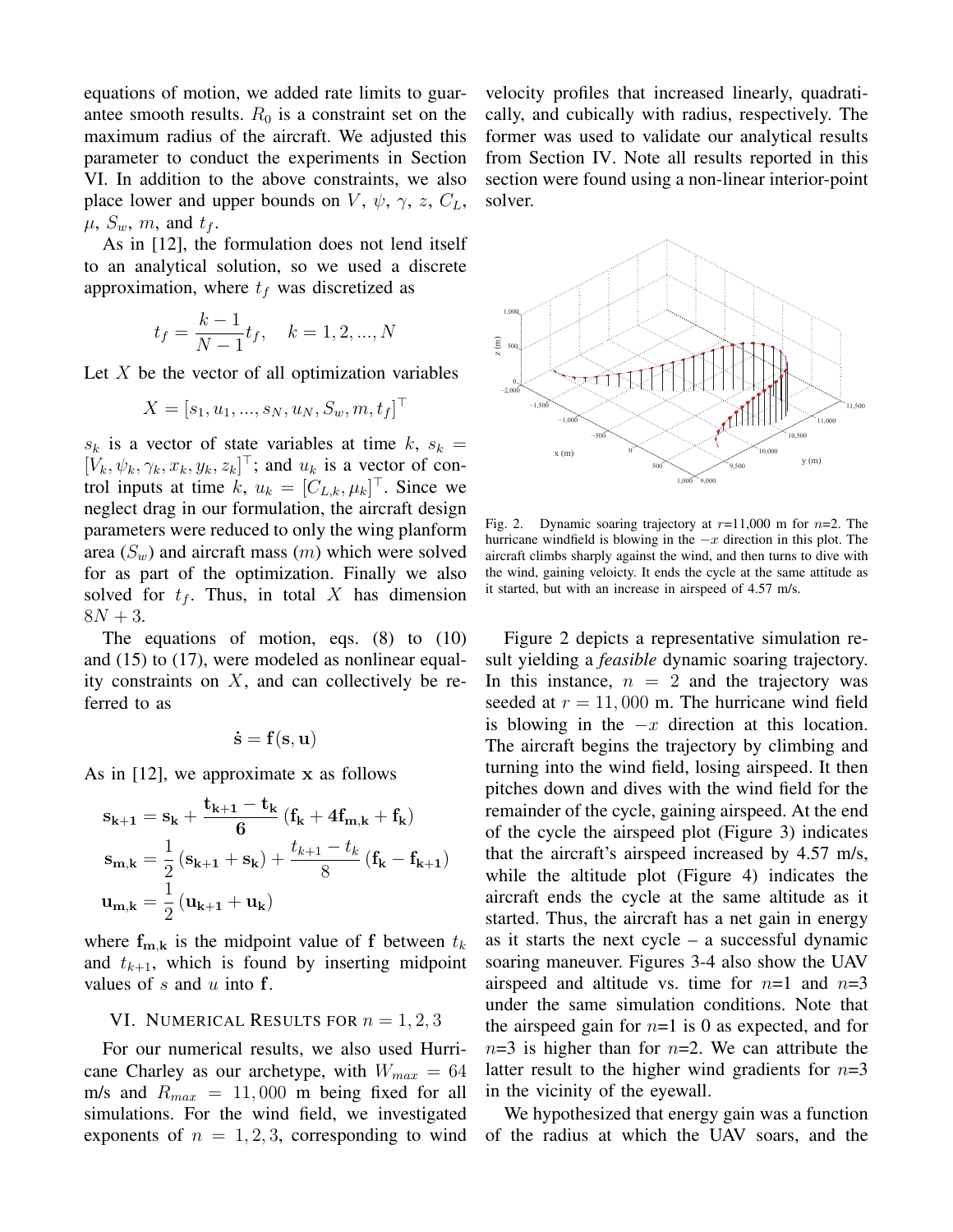

Fig. 3. Airspeed vs. time for a gliding UAV at  $r=11,000$ m for  $n = 1, 2, 3$ . For  $n = 1$ , there is no airspeed gain as expected. However, for  $n = 2, 3$ , higher final airspeeds are achieved through the dynamic soaring cycle. In all cases,  $V_{max}$  was constrained to 200m/s.

wind field exponent of the hurricane. To test this, we conducted three sets of simulations - one for each hurricane exponent  $(n=1,2,3)$ . In each set, we ran 11 trials with seed trajectories at radii from  $r=1,000$  to  $r=11,000$  meters, subject to the following additional constraint on the maximum radius

$$
r \le R_{max} - 1000j, \quad j = 0...10
$$

In an attempt to reduce experiment variability, we fixed the aircraft parameters for all experiments to those recovered from the simulation shown in Figure 2. This converged to a solution with  $S_w = 7.21$  m<sup>2</sup> and  $m = 79.58$  kg. Results from these experiments are summarized in Figure 6, with the actual data shown as points and fitted linear/quadratic models shown by lines. For  $n = 1$ , at each radius the optimization returned a airspeed gain less than  $10^{-6}$  m/s, which is effectively zero given our optimization tolerances. This was as expected given our findings in Section IV. For  $n = 2$  or 3 however, there is an airspeed gain even at  $r = 1000$  m. The data also suggested that the gain increases as a function of the radius. In an attempt to formalize this relationship, we examined the correlation between the empirically recovered



Fig. 4. UAV altitude vs. time for  $n=1,2,3$ . In each case, the aircraft starts at 0 altitude and ends the cycle at 0 altitude. Thus, for  $n = 1$ energy remains neutral and for  $n = 2, 3$  it has a net energy gain after one cycle.

airspeed gains  $\Delta V$  and G defined as

$$
G = \left[ \left( \frac{\partial W_x}{\partial x} \right)^2 + \left( \frac{\partial W_x}{\partial y} \right)^2 + \left( \frac{\partial W_y}{\partial x} \right)^2 + \left( \frac{\partial W_y}{\partial y} \right)^2 \right]^{\frac{1}{2}}
$$

which is an isotropic measure of the wind gradient. The resulting correlation coefficient for  $n=2,3$  was very high ( $\rho > 0.999$ ), indicating a linear relationship between the airspeed gain per cycle and the wind gradient. These results are summarized in Figure 5. Obtaining an analytical result to substantiate this hypothesis is currently ongoing.

### VII. DISCUSSION

In this paper, we investigated the potential for a gliding UAV to dynamically soar within a hurricane for long-term, in-situ storm monitoring. We provided both analytical and numerical results that indicate dynamic soaring may be possible for hurricanes with an acceptable wind profile, but physically impossible for others. In the former case, numerical results indicate a linear relationship between airspeed gain and wind field gradient. Obtaining an analytical result to support these findings is a topic of ongoing research.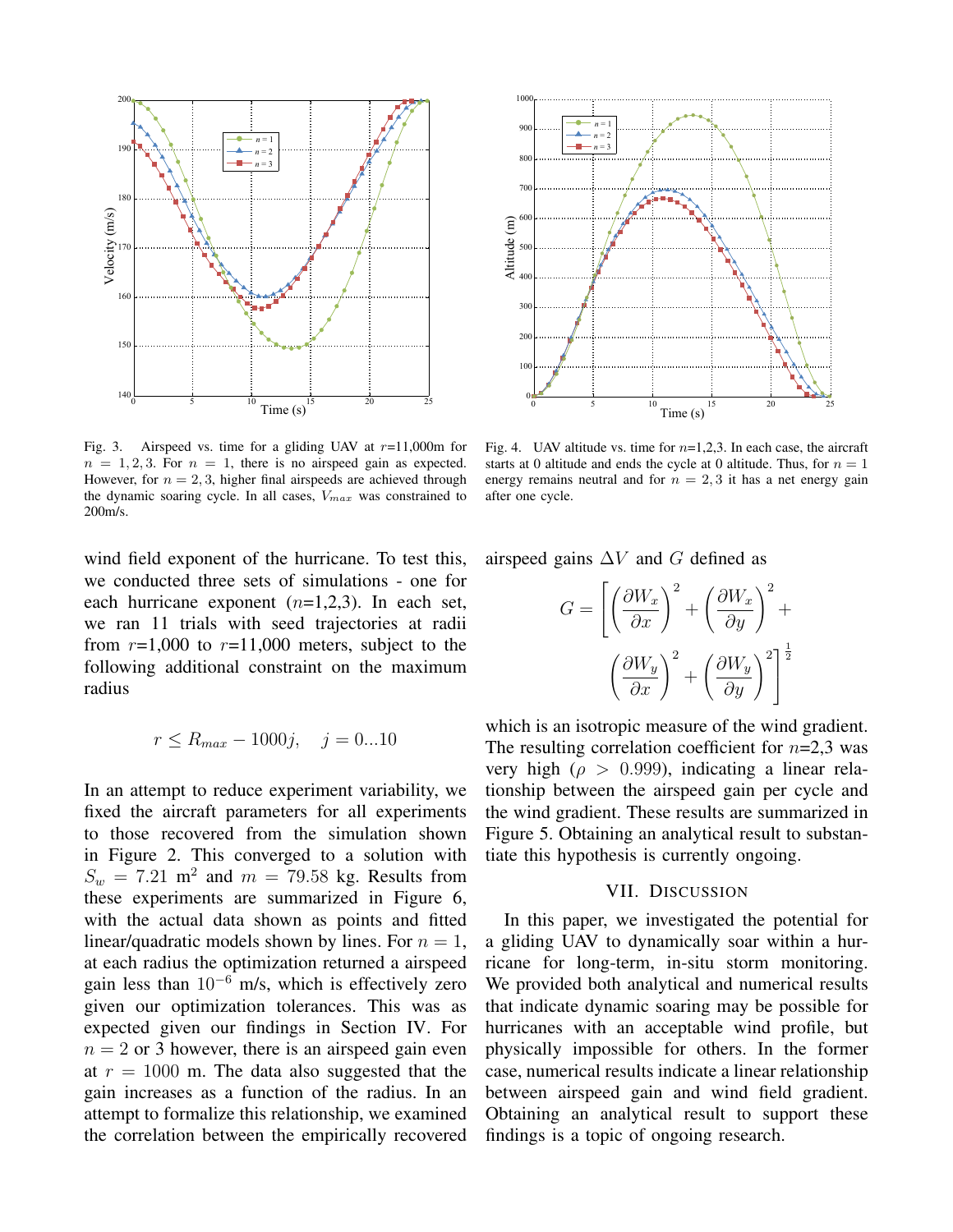

Fig. 5. Gradient measure G vs. cycle airspeed gain  $\Delta V$ . Empirical results suggest a strong linear relationship between the two variables.

To date, our group's research in dynamic soaring aircraft has focused upon vertical wind gradients. We are currently manufacturing a carbon fiber UAV with a 6.5 meter wingspan capable of operating under very high load factors for dynamic soaring. Its potential for soaring in hurricanes will also be investigated.

## ACKNOWLEDGMENTS

This material is based upon work supported by the National Science Foundation under Grant No. IIS-1065202. Any opinions, findings and conclusions or recommendations expressed in this material are those of the author(s) and do not necessarily reflect the views of the National Science Foundation (NSF).

#### **REFERENCES**

- [1] J. Rayleigh, "The soaring of birds," *Nature*, vol. 27, pp. 534– 535, 1883.
- [2] C. D. Cone, "A mathematical analysis of the dynamic soaring flight of the albatross with ecological interpretations," Virginia Institute of Marine Science Special Scientific Report, Tech. Rep. 50, Oct. 1964.
- [3] C. Sorrell. (2009, June) Dont blink: 392 mph glider tears through the air. Wired Magazine. [Online]. Available: http://www.wired.com/gadgetlab/2009/06/dont-blink-400mph-rc-gliders-tear-through-the-air/
- [4] M. B. E. Boslough, "Autonomous dynamic soaring platform for distributed mobile sensor arrays," Sandia National Laboratories, Tech. Rep. SAND2002-1896, June 2002.
- [5] Y. Zhao, "Optimal patterns of glider dynamic soaring," *Optimal Control Applications and Methods*, vol. 25, no. 2, pp. 67–89, 2004.
- [6] G. Sachs and O. da Costa, "Periodic optimal control for dynamic soaring in the shear wind associated with jet streams," in *ICNPAA-2006: Mathematical Problems in Engineering and Aerospace Sciences*, Jun 2006.



Fig. 6. Airspeed gain (∆V ) after one dynamic soaring cycle for three different wind field exponents at different radii. Data are indicated by shapes, while fitted models are indicated by lines. For  $n = 1$  (green circles), no airspeed gain is possible; for  $n = 2$  (blue triangles), airspeed gain increases linearly with radius; and for  $n = 3$  (red squares), airspeed gain increases quadratically.